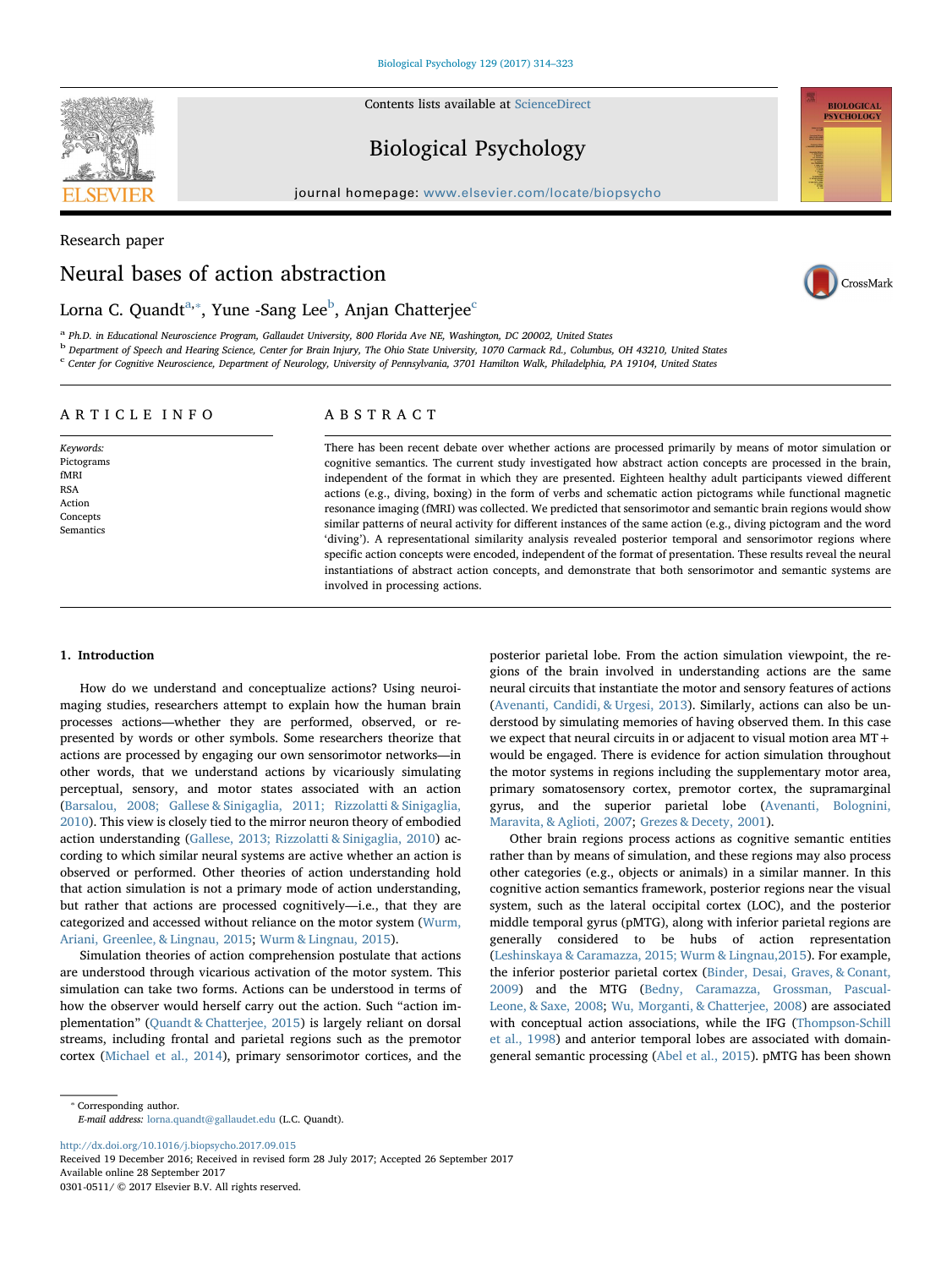to be causally involved in action understanding in patient studies ([Urgesi, Candidi, & Avenanti, 2014;](#page-9-7) [Wu, Waller, & Chatterjee, 2007\)](#page-9-8).

While these two frameworks are sometimes pitted against one another, they are not mutually exclusive. Some meta-analyses of action processing demonstrate that both the simulation and the cognitive model of action processing are involved in action processing, depending on the task, the stimuli, and one's experience with a given action. One such meta-analysis identified regions that are uniquely activated by the observation of actions ([Caspers, Zilles, Laird, & Eickho](#page-8-8)ff, 2010). This analysis revealed that action observation involved both traditional "mirror system" regions (premotor cortex, IPL, primary somatosensory cortex) and also the supplementary motor area, pMTG, and extrastriate visual area. Another meta-analysis identified the left supramarginal gyrus and the left pMTG as subserving "action semantics" ([Binder et al.,](#page-8-5) [2009\)](#page-8-5). Notably, a recent meta-analysis identified regions involved in conceptual action processing of action words and pictures [\(Watson,](#page-9-9) [Cardillo, Ianni, & Chatterjee, 2013\)](#page-9-9).

Temporal cortex regions adjacent to the visual motion area  $(MT+)$ and inferior and superior parietal regions were implicated in conceptual action representations. Along the left lateral temporal cortex, a gradient of abstraction was found, with more abstract action representations housed in more anterior parts of the posterolateral temporal lobe. While these meta-analyses provide important starting points for approaching the question of conceptual action processing, they are inherently limited to explaining specific types of experimental stimuli. For instance, the meta-analysis conducted by [Watson et al. \(2013\)](#page-9-9) included studies that used static depictions of action (e.g., line drawings), but excluded action execution (e.g., participants producing actions) and moving stimuli. Additionally, meta-analyses typically use whole-brain analyses, which identify common activations, but do not directly test specific hypotheses.

Most action-related experiments identify brain regions that process actions when presented in a specific format. For instance, a study might ask participants to view action videos [\(Calvo-Merino, Glaser, Grezes,](#page-8-9) [Passingham, & Haggard, 2005](#page-8-9); [Kirsch & Cross, 2015; Quandt &](#page-8-10) [Marshall, 2014; Wurm et al., 2015\)](#page-8-10), static action pictures ([Kourtzi & Kanwisher, 2000;](#page-8-11) [Kable, Lease-Spellmeyer, & Chatterjee,](#page-8-12) [2002;](#page-8-12) [Watson, Cardillo, Bromberger, & Chatterjee, 2014\)](#page-9-10), or action words ([Kable, Kan, Wilson, Thompson-Schill, & Chatterjee, 2005](#page-8-13); [Papeo & Lingnau, 2015;](#page-9-11) [Willems, Toni, Hagoort, & Casasanto, 2010](#page-9-12)). While these studies contribute to the understanding of how we process actions presented in a certain format, they are limited in their ability to answer the broader question: what regions of the brain are involved in processing actions, regardless of the format in which they're presented? For instance, what brain systems process the format-independent concept of "boxing", rather than simply the English word boxing or a video of a person boxing?

This question of how the brain processes format-independent information can be addressed experimentally, in part thanks to advances in functional neuroimaging analysis techniques. By examining similarities in the neural response to different versions of a concept, one can make inferences about processing in the brain that is common to different instances of the same concept, rather than simply comparing neural activity in response to different stimuli. Researchers have identified brain regions involved in processing format-independent conceptualizations of objects [\(Devereux, Clarke, Marouchos, & Tyler, 2013](#page-8-14); [Fairhall & Caramazza, 2013\)](#page-8-15), distances ([Parkinson, Liu, & Wheatley,](#page-9-13) [2014\)](#page-9-13), and letters [\(Rothlein & Rapp, 2014](#page-9-14)). In these studies, neural activity during one condition (e.g., viewing object nouns) is correlated with neural activity during another condition (e.g., viewing object images) to see which brain regions have similar responses to different formats of the same object concept (e.g., "cup").

A critical issue in the action processing literature concerns the format of the actions in question. A given action may be seen in real life (e.g., watching someone throw a ball), or may be referred to by representational means, such as an action verb or a picture of an action.

Different formats of action-related stimuli vary in their levels of abstraction. For instance, a high-definition video feed of a football game is richly detailed, and is not particularly abstract, other than being rendered on a flat screen. On the other hand, the word "football" is a symbolic, and highly abstract, representation of the same action concept. One intermediate mode of representing actions is schematic pictograms of action, such as line drawings or stick figures like those used to identify sports during the Olympic games. These are intermediate in the sense that they share some symbolic properties of words and some analog properties of pictures ([Amorapanth et al., 2012; Chatterjee,](#page-8-16) [2001;](#page-8-16) [Kranjec, Ianni, & Chatterjee, 2013](#page-9-15)). Schematic representations of spatial relations may be the foundation upon which we understand abstract spatial information. Unlike pictures, they are abstract by virtue of being types rather than tokens of actions or relations. Unlike words, they are understood easily and are less subject to cultural variations. For instance, a left-facing arrow conveys spatial direction more readily than the word "left". Such image schemas (e.g., arrows, lines, or circles representing abstract concepts) may provide a structure that allows us to conceptualize more complex relations between abstract entities (Lakoff [& Johnson, 1999; Talmy, 1983\)](#page-9-16). Schematic representations of spatial relations may especially rely on the right supramarginal gyrus ([Amorapanth et al., 2012\)](#page-8-16). Other recent work demonstrates that symbolic stimuli preferentially activate the left inferior frontal gyrus ([Muayqil, Davies-Thompson, & Barton, 2015\)](#page-9-17).

We aimed to investigate the format-independent processing of actions, by examining the neural processing common to different formats of action stimuli: lexical and schematic action representations. Action schemas preserve the fundamental structure of action concepts, while abstracting away perceptually-rich details present in a less symbolic format, such as a color photograph or a video ([Chatterjee,](#page-8-17) 2001). By examining the similarities in action processing evoked by schematic action images and action words, we characterize the regions of the brain involved in format-independent conceptual action processing ([Barsalou, 2008\)](#page-8-0). We designed a functional neuroimaging study in which we showed participants schematic action images and corresponding verbs. We then conducted a representational similarity analysis ([Kriegeskorte, Mur, & Bandettini, 2008\)](#page-9-18) in order to test the hypothesis that format-independent action processing would evoke neural activity in brain regions devoted to motor and sensory simulation of these actions as well as brain regions implicated in associative processes ([Quandt & Chatterjee, 2015\)](#page-9-2).

#### 2. Materials and methods

#### 2.1. Participants

Twenty participants (12 females; mean age =  $25.79$ , SD =  $5.23$ ) volunteered to participate in the study in exchange for monetary compensation. All participants gave their informed consent before participation, and none reported history of neurological abnormality. All were right-handed and native speakers of English. Two participants were excluded from all analyses because of excessive movement throughout data acquisition, for a final sample of eighteen (11 females).

#### 2.2. Stimuli

Four classes of stimuli were created: action pictograms, object pictograms, action words, and object words. All stimuli were presented in black on a white background in E-Prime 2.0. Action pictograms consisted of six schematic images depicting actions (boxing, diving, golfing, fencing, skating, and skiing), taken from the set of 1972 Olympic pictograms designed by Otl Aicher (bottom of [Fig. 1;](#page-2-0) [Aicher, 1976\)](#page-8-18). These copyrighted images were used with permission from ERCO GmbH (© 1976 by ERCO GmbH, Lüdenscheid, Germany). The six object pictograms (globe, telescope, beehive, beaker, shoe, teapot; Fig. S1 in Supplemental Materials) included some images from the Aicher pictogram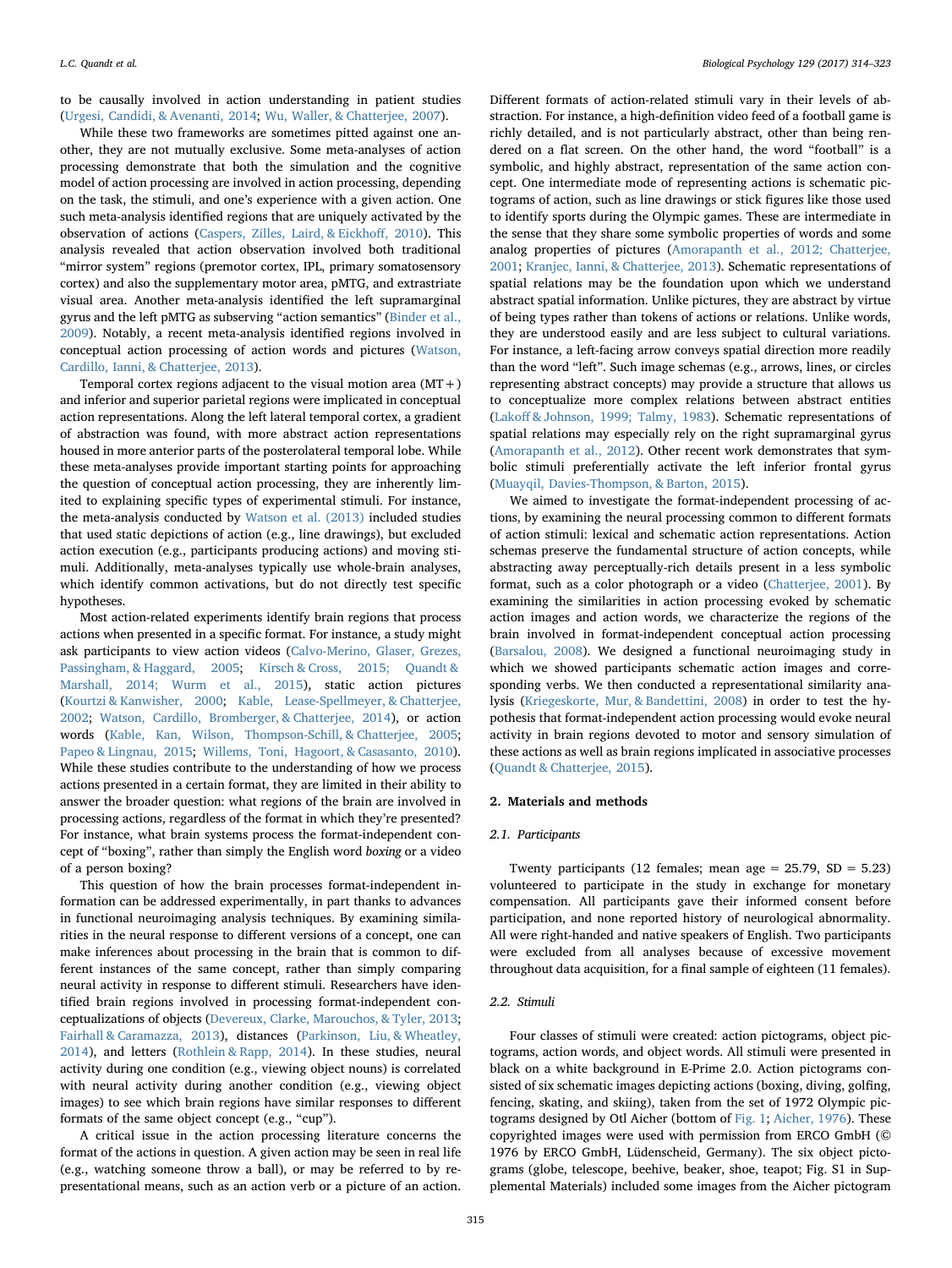<span id="page-2-0"></span>

Fig. 1. A) The Pictogram Similarity comparison, showing regions that have higher correlations for pictogram-pictogram pairs compared to cross-format pairs; B) the Word Similarity comparison, showing regions that have higher correlation for word-word pairs compared to cross-format pairs; and C) the Action Similarity comparison, showing regions that have higher correlations for same action cross-format pairs, compared to different action cross-format pairs. Note that only two actions are shown in A-C, but actual analyses included all six action pictograms (shown in D) and their corresponding action verbs. Action pictograms used with permission, © 1976 by ERCO GmbH, [www.aicher](http://www.aicher-pictograms.com)[pictograms.com](http://www.aicher-pictograms.com).

set, and some clip art images found via web search. Action and object words were verbs and nouns, respectively, which corresponded to the actions or objects in the pictograms.

#### 2.3. Norming and matching

#### 2.3.1. Pictograms

All pictograms were rated by an independent sample of undergraduate students (two groups of raters,  $N = 36$  in each). Participants in this rating study were shown each pictogram, and asked to provide a name describing what they saw. They then rated the ease of naming, and their own personal experience with seeing and doing the actions. Six action pictograms were included in the stimuli set. Action pictograms were rated as easy to identify ( $M = 6.28$ , SD = 0.45 where 1 = I did not know what to enter and  $7 =$  There was only one entry I considered). The rating groups reported performing actions rarely  $(M = 1.88, SD = 0.27$  where  $1 =$  never and  $7 =$  very often) and seeing them performed somewhat more frequently  $(M = 2.63,$  $SD = 0.52$  where  $1 =$  never and  $7 =$  very often).

A group of object pictograms was also included in the experiment, statistically matched to the action pictograms (and words, below) for ease of naming and experience. These object data were ultimately removed from the analysis (see Section [2.6.3](#page-3-0) and the Supplemental Materials).

#### 2.3.2. Words

Words were selected based on the names given to the pictograms by the participants from 2.1.1. The six words (boxing, diving, fencing, golfing, skating, and skiing) had a mean length of 6.5 letters  $(SD = 0.54)$ , log frequency of 8.08  $(SD = 1.08)$ , and naming reaction time of  $652.82 \text{ ms}$  (SD =  $86.38$ ). Lexical characteristics were obtained from the English Lexicon Project website [\(Balota et al., 2007\)](#page-8-19).

### 2.4. Procedure

The experimental design involved relatively passive viewing of schematic images and words. While participants saw images and words, they were instructed to prepare to make a response indicating their own personal experiences with the actions. We wanted the participants access their knowledge of the action concept, with no particular goal as to how or why they were referring to it. For action words and images, participants responded with how often they had performed the action themselves ("never", "at some point in life", or "in the past month"). Responses were given by pressing a button with the index, middle, or ring finger. Response mappings were counterbalanced across participants so that for half the participants the mapping went from left-toright across the fingers to indicate never-sometime-recently, and for half that mapping went from right-to-left. Lastly, half the participants used their left hand to answer while half used their right. For object words and images, participants responded with how often they had touched or used the object themselves. The same responses were used, and response mappings were once again counterbalanced. Before the experiment began, participants were led through a small number of practice trials to ensure that they knew the correct response mappings. Practice trials used the same type of task as used in the subsequent scanning session, but a different set of action and objects retrieved from the Aicher pictogram set.

Stimuli were projected onto a screen, which was viewable by subjects in the scanner through a mirror mounted on the head coil. On each trial, participants saw a stimulus (action or object in word or pictogram format) displayed for 2 s. For most trials, this was followed by 4 s of a fixation cross (i.e., 4 s inter-trial interval) before the next trial began. For a small number of trials (3 or 4 trials per run, 15.4% of trials overall), the stimulus was followed by a probe question. The assignment of a probe question to a particular trial was entirely random and determined by the presentation software. On these trials, after the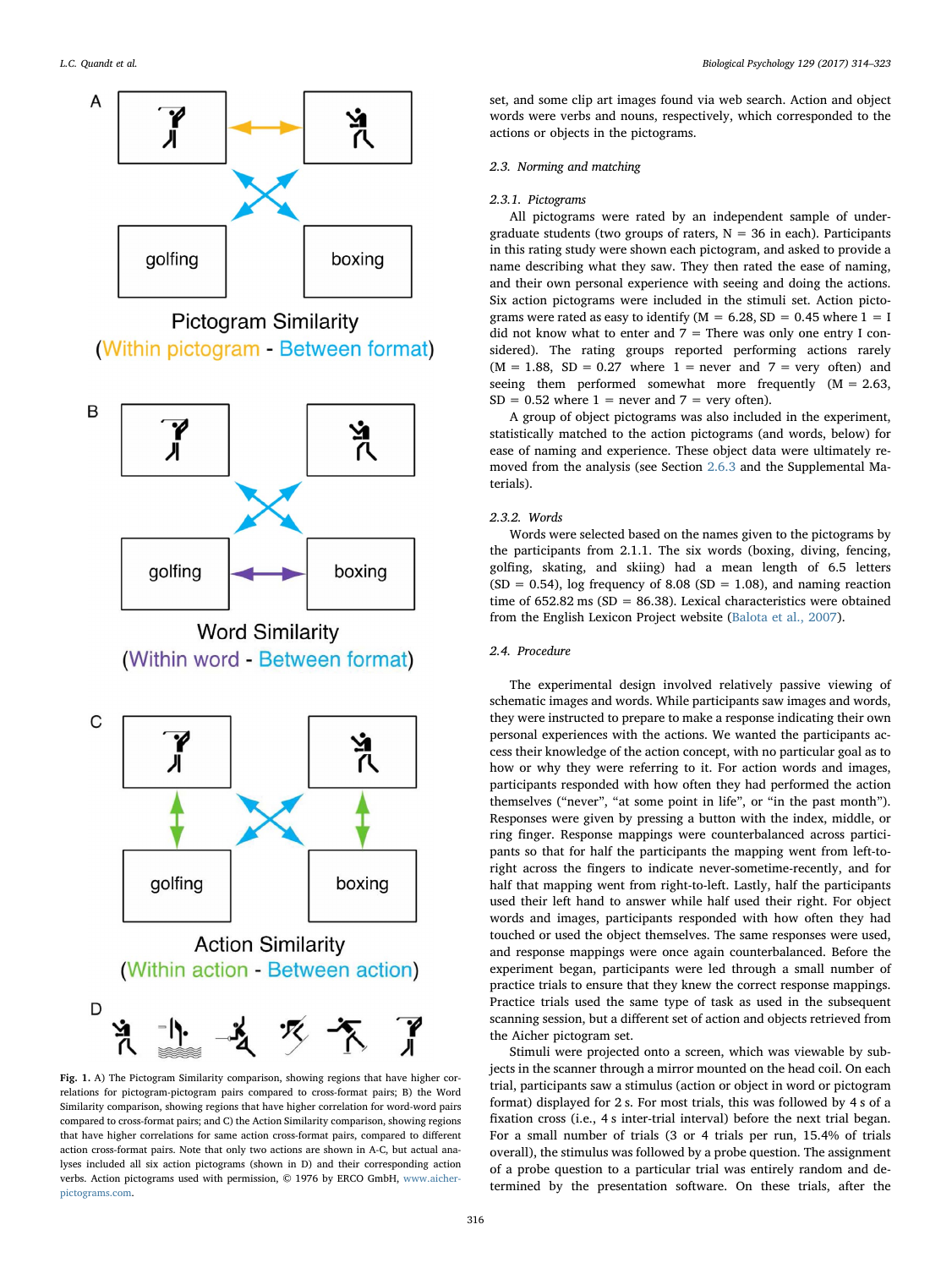stimulus (2 s), a screen showed the text "How often?" (2 s), and participants responded with how frequently they had performed the action or touched the object. The probe question was then followed by 2 s fixation cross. Participant responses were accepted at any time during the display of the probe question or the fixation cross.

Trials were presented in ten runs with a fast event-related design during a single scanning session. Each run was made up of 24 trials  $-6$ exemplars  $\times$  2 formats (picture and word)  $\times$  2 categories (action and object), and 6 null events in which a fixation cross was shown for 3 s. The ordering of the trials and the null events was designed to extract optimal signal from the brain in response to each event and to avoid the problem of multicollinearity, as determined using the software program OptSeq2 ([Dale, 1999](#page-8-20); [https://surfer.nmr.mgh.harvard.edu/optseq/\)](https://surfer.nmr.mgh.harvard.edu/optseq/). In total, participants completed 300 trials across 10 runs, of which 60 were null events, and 240 were trials of interest. Each run was 2.7 min long, and began with 6 s of "ready" screens to prepare the participant for the upcoming run.

After leaving the fMRI scanner, participants completed a questionnaire to assess a) their memory of the items they saw in the scanner and b) their familiarity with the actions and objects they saw. First, participants saw an array of 12 schematic action pictures, 12 object pictures, and 12 each of action words and objects words. They were instructed to circle only those items they had seen in the scanner. Next, they were instructed to give familiarity ratings for each stimulus, using the same scale as in the experimental task.

#### 2.5. Data acquisition and processing

Functional and structural MRI data were collected on a Siemens Magnetom Trio 3T scanner (Siemens AG, Munich, Germany). Functional images were acquired using echo-planar T2\*-weighted scans. We collected 50 transversal slices acquired in an ascending interleaved order  $(TR = 3000 \text{ ms}; TE = 30 \text{ ms}; \text{ flip angle} = 90^{\circ};$ FOV = 220 mm; voxel size =  $3.4 \times 3.4 \times 3$  mm) covering the entire cerebral cortex. Functional images were collected in ten runs consisting of 56 vols each. Structural images were acquired for each participant with T1-weighted MP-RAGE scans (transversal slice orientation; voxel resolution =  $0.9 \times 0.9 \times 1.0$  mm; FOV = 240 mm; TR = 1630 ms;  $TE = 3.87$  ms; flip angle 15°). Participants' heads were fixed with foam pads to minimize head motion.

Data were pre-processed using the afni\_proc.py script in the AFNI software package (afni.nimh.nih.gov, [Cox, 1996\)](#page-8-21). Specific AFNI commands are given parenthetically below. After discarding the first 2 vols to allow for magnet stabilization, data were checked for outliers in each volume (3dToutcount). Data then underwent slice-timing correction (3dTshift), alignment to skull-stripped anatomical images in Talaraich-Tornaux space, and warping to standard Talaraich-Tournoux space (3dvolreg and 3dAllineate). A 6.0 mm full-width/half-maximum smoothing kernel was applied to each functional volume (3dmerge). A regression analysis (3dDeconvolve) modeled the time series against the stimuli, and demeaned motion parameters were included as regressors of no interest. TRs with excessive head (> 0.3 mm) were excluded.

#### 2.6. Data analysis

#### 2.6.1. Univariate analysis

For the univariate analysis examining Action Pictogram (AP) and Action Word (AW) conditions, a statistical map for each participant was created for each condition. We then computed group-level statistics using the 3dANOVA+ command in AFNI to calculate both the overall effect of AP and AW greater than baseline (null trials), and the comparison between AP and AW.

#### 2.6.2. Multivariate analysis

We performed whole brain searchlights equipped with representational similarity analysis using in-house script implemented in MATLAB 2014 (MathWorks, Natick, MA, USA). To this end, we used timecourses of BOLD activity in data smoothed with a 6 mm full-width-half-maximum Gaussian kernel. These timecourses were high-pass filtered with a 0.008 Hz cutoff and mean-centered within runs. For each stimulus, we constructed activation vectors by concatenating timepoints that solely segregated signals driven by the stimulus from preceding stimuli. To this end, we relied on canonical hemodynamic function (HRF) such that those times points above the mean intensity of HRF were chosen [\(Lee,](#page-9-19) [Peelle, Kraemer, Lloyd, & Granger, 2015\)](#page-9-19). These typically corresponded to second (3 s) and third TRs (6 s) after stimulus presentation. We then constructed searchlight spheres consisting of one center voxel and its neighboring voxels within a 3-voxel radius. Within each sphere, we computed Pearson correlations within actions (e.g., skating-word and skating-pictogram) and correlations between actions (e.g., skating-word and boxing-pictogram). The correlation coefficients were averaged across stimulus pairs, such that there was one within-action value computed (the average of all six within-action correlations) and one between-action value computed (the average of all 36 between-action correlations). Then, the coefficients were converted to Fisher's Z scores. Within vs. between action maps (all within-action correlations, averaged, compared to all between-action correlations, averaged; see [Fig. 1](#page-2-0)C) were then constructed by storing the difference between the two comparisons at the center voxel of each sphere for every subject. These individual searchlight maps were submitted to a random-effects analysis (one-sample t-test) to test the group-level effect in SPM8. A voxel-wise significance threshold was set at  $p < 0.001$  and only those clusters that met a cluster-extent based correction threshold (familywise error rate controlled at  $a < 0.01$ ;  $k \ge 24$ ) across the whole brain were included in the results.

We also ran two multivariate analyses on the action data that were designed to test basic hypotheses concerning stimulus format: Pictogram Similarity and Word Similarity (see [Fig. 1A](#page-2-0)–B). These analyses used the same basic logic as the Action Similarity analysis described above, but aimed to see what regions of the brain showed higher correlations for within-format pairs compared to betweenformat pairs. For the Pictogram Similarity analysis, we computed correlations within format (pictogram-pictogram pairs) and compared these to the between-format correlations. For the Word Similarity analysis, we computed correlations within format (word-word pairs) and compared these correlations to correlations between formats (word-pictogram pairs). The same statistical thresholds were used for these analyses as for the Action Similarity analysis.

#### <span id="page-3-0"></span>2.6.3. Data quality analysis

After running the multivariate analysis on the object data, it became clear that these data were corrupted or otherwise unusable. See Supplementary Materials for a detailed description of the analyses that warranted this conclusion. We ruled out the possibilities that this data quality problem arose from any individual subject, any individual stimulus item, or any errors in scripts or data coding. We performed these quality control analyses on action data as well, and the action data showed none of the same problems as the object data. After exhaustively investigating this problem, we concluded that the problem with the object data was intractable and excluded object data from further analyses. Since the object trials were included as a control condition, we acknowledge a loss of explanatory power of the original design, but remain able to make meaningful comparisons and conclusions based on analysis of the action data.

#### 3. Results

#### 3.1. Behavioral results

The post-scan questionnaire revealed that participants successfully recognized the stimuli from the experiment. Ten participants made no errors. Accuracy scores on the recognition test ranged from 87.5% to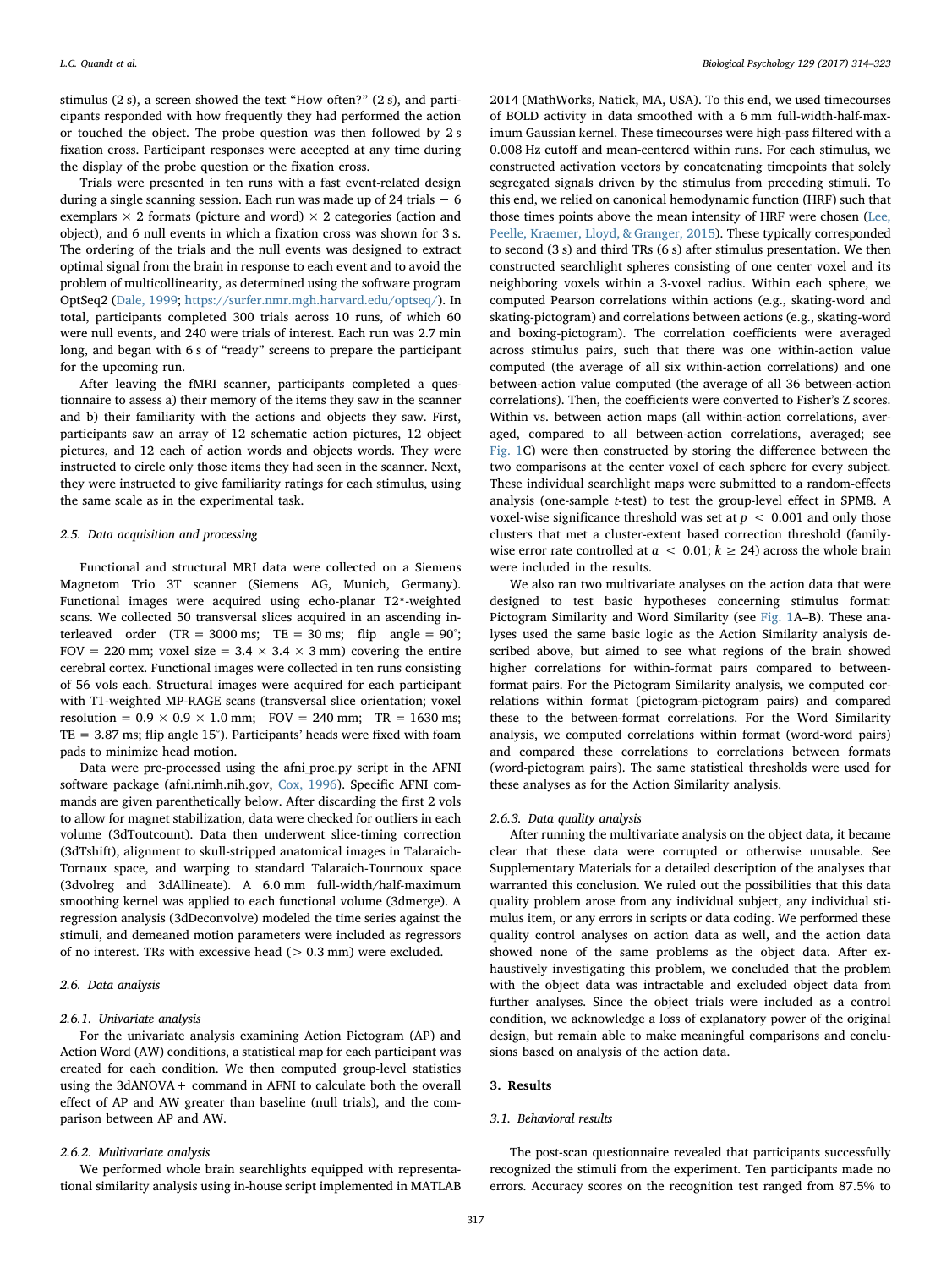<span id="page-4-0"></span>

Fig. 2. Stacked bar graph showing participants' ( $N = 18$ ) ratings of how often they had performed each action.

100% correct (mean =  $97.2\%$ , SD =  $3.78\%$ ). Participant experience with the actions was relatively low. The participants rated how recently they had performed each action, on the following scale:  $1 =$  never;  $2 = at$  some point in life;  $3 = in$  the past month. The average overall rating for the six actions was 1.51. Exact proportions of responses for the six actions are shown in [Fig. 2](#page-4-0). Data was collected during the summer, making it unlikely that any participants had skated or skied in the past month.

#### 3.2. Univariate results

Univariate analyses revealed many regions that were more activated by AP and AW compared to the low-level baseline condition (viewing fixation cross; See [Fig. 3](#page-4-1)). These regions included a large cluster centered at the left pMTG, and extending throughout the bilateral occipital and posterolateral temporal cortices (see [Table 1](#page-5-0)). Other regions that were more active for AP and AW than for baseline include bilateral insulae, left precentral gyrus, bilateral cerebellum, and the left IPL.

When comparing action word and picture conditions, AP resulted in greater activity compared to AW in the bilateral occipital and posterolateral temporal cortices (the effect was strongest at the right cuneus; see [Table 1\)](#page-5-0), and the right thalamus. AW led to greater activity compared to AP in one cluster located in the right caudate and cingulate.

#### 3.3. Multivariate results

Three multivariate analyses were carried out. Two analyses (Pictogram Similarity and Word Similarity) were designed to test basic predictions concerning the format of the stimuli (see [Fig. 4](#page-5-1) and [Table 2\)](#page-6-0). The Pictogram Similarity analysis revealed several significant

<span id="page-4-1"></span>

Fig. 3. A) Results from univariate analyses showing regions activated by Action Pictograms (AP) and Action Words (AW) more than baseline. Warm colors indicate regions more active for AP + AW. B) Regions showing differences in presentation format. Warm colors show regions more active in response to AP compared to AW. Cool colors show regions more responsive to AW than AP. All results are significant at  $p < 0.001$ , cluster corrected to  $\alpha = 0.01$ . Results are presented on the Colin brain in standard Talairach space.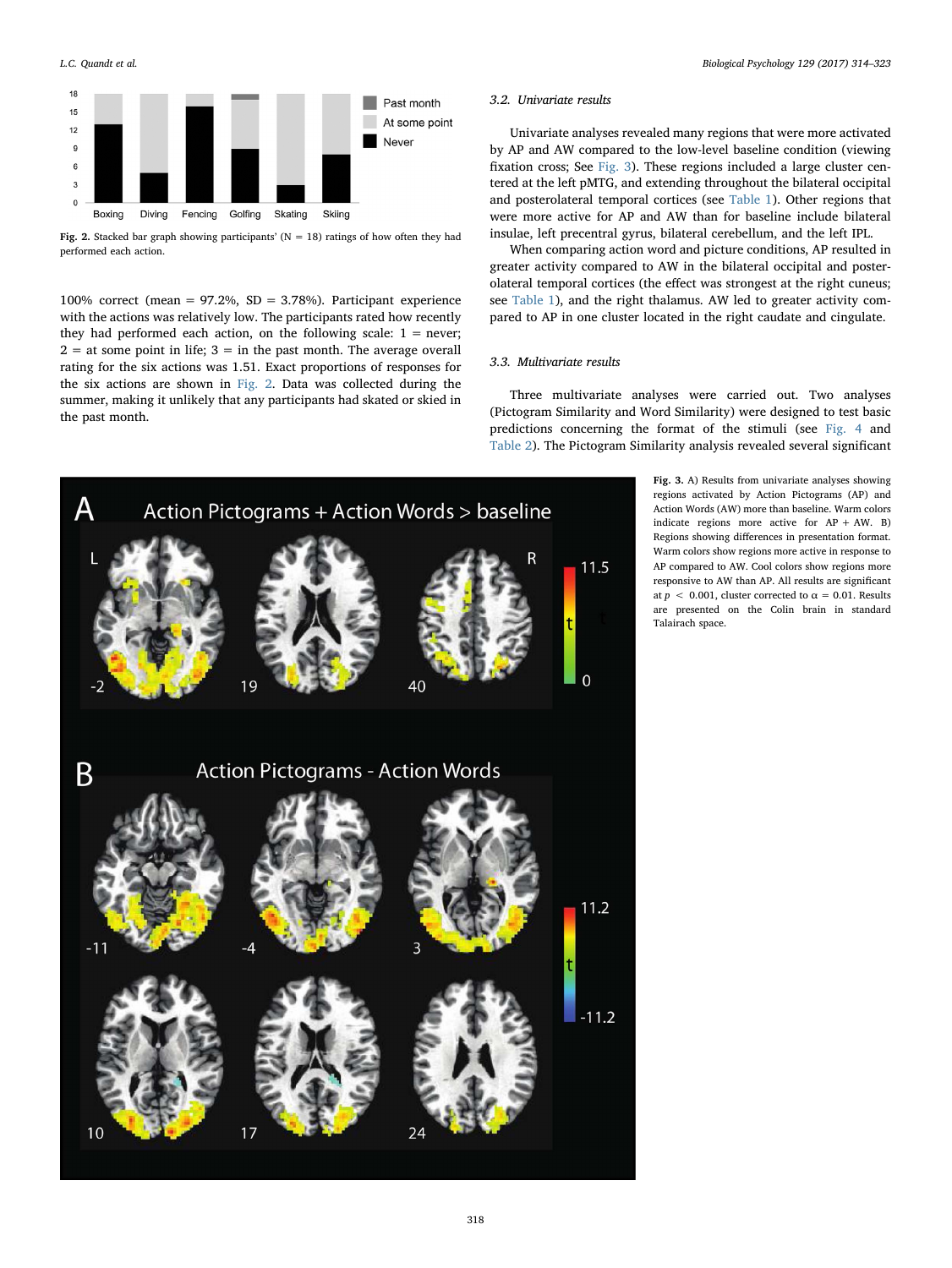#### <span id="page-5-0"></span>Table 1

Results from three univariate analyses, showing coordinates, t statistics, Pearson's r effect sizes, and cluster sizes (k). AP: action pictogram; AW: action word; MTG: middle temporal gyrus; IPL: inferior parietal lobule.

| Effect               | Region                                                 | Peak coordinates |       |                |            |      |      |  |
|----------------------|--------------------------------------------------------|------------------|-------|----------------|------------|------|------|--|
|                      |                                                        | X                | Y     | Z              | t(17)      |      | k    |  |
| $AP + AW > baseline$ | Bilateral occipital and posterolateral temporal cortex |                  |       |                |            |      |      |  |
|                      | L pMTG                                                 | $-43$            | $-58$ | $-1$           | $11.19***$ | 0.93 | 2932 |  |
|                      | L insula                                               | $-31$            | 17    | $\overline{2}$ | $7.55***$  | 0.87 | 124  |  |
|                      | L cingulate gyrus                                      | $-7$             | 2     | 44             | $8.11***$  | 0.89 | 97   |  |
|                      | L precentral gyrus                                     | $-46$            | $-1$  | 41             | $6.05***$  | 0.82 | 89   |  |
|                      | R cerebellar tonsil                                    | 11               | $-61$ | $-31$          | $7.11***$  | 0.86 | 36   |  |
|                      | L MTG                                                  | $-52$            | $-40$ | 5              | $7.59***$  | 0.89 | 36   |  |
|                      | R thalamus                                             | 17               | $-31$ | $-1$           | $7.85***$  | 0.89 | 33   |  |
|                      | L IPL                                                  | $-42$            | $-39$ | 38             | 4.83       | 0.76 | 29   |  |
|                      | L uvula of vermis                                      | $-4$             | $-61$ | $-31$          | $8.04***$  | 0.89 | 25   |  |
| AP > AW              | Bilateral occipital and posterolateral temporal cortex |                  |       |                |            |      |      |  |
|                      | R cuneus                                               | 14               | $-91$ | 8              | $11.48***$ | 0.94 | 2750 |  |
|                      | R thalamus                                             | 20               | $-28$ | $\overline{2}$ | $11.00***$ | 0.94 | 25   |  |
| AW > AP              | R caudate/cingulate                                    | 20               | $-42$ | 14             | $6.70***$  | 0.85 | 31   |  |

All coordinates are given in Talairach space.

<span id="page-5-4"></span> $*$  p < 0.001.

<span id="page-5-3"></span>\*\*  $p$  < 0.0001.

<span id="page-5-2"></span>\*\*\*  $p < 0.00001$ .

clusters ( $p < 0.001$ , cluster corrected to  $\alpha = 0.01$ ) in the occipital cortices bilaterally. The Word Similarity analysis revealed one significant cluster ( $p < 0.001$ , cluster corrected to  $\alpha = 0.01$ ) in the right middle occipital cortex and lingual gyrus. It is worth noting that this locus is on the opposite side of where the visual word form area is in the left hemisphere. In the left visual word form area, the Word Similarity analysis approached significance but did not meet our criteria.

The third multivariate analysis ("Action Similarity") revealed regions where within-action correlations (e.g., between golfing word and golfing pictogram) were greater than between-action correlations (see [Fig. 5\)](#page-6-1). A wide-ranging network of regions showed this pattern. The largest cluster extended through the bilateral pre-central gyri, the right ventral post-central gyrus, bilateral medial frontal gyri, right frontal gyri (BA 8/10/11), right pMTG (with activation extending somewhat

<span id="page-5-1"></span>

Fig. 4. Results from multivariate analyses of stimulus format. A) Regions showing significantly higher correlations for pictogram-pictogram pairs, compared to cross-format pairs (see [Fig. 1A](#page-2-0) for example). B) Regions showing significantly higher correlations for word-word pairs, compared to crossformat pairs (see [Fig. 1B](#page-2-0) for example). Both A and B show axial brain slices. Activation is thresholded at  $p < 0.001$ , cluster corrected to  $\alpha = 0.01$ . Results are shown on a standard brain in MNI space in Mango (Research Imaging Institute, University of Texas Health Science Center).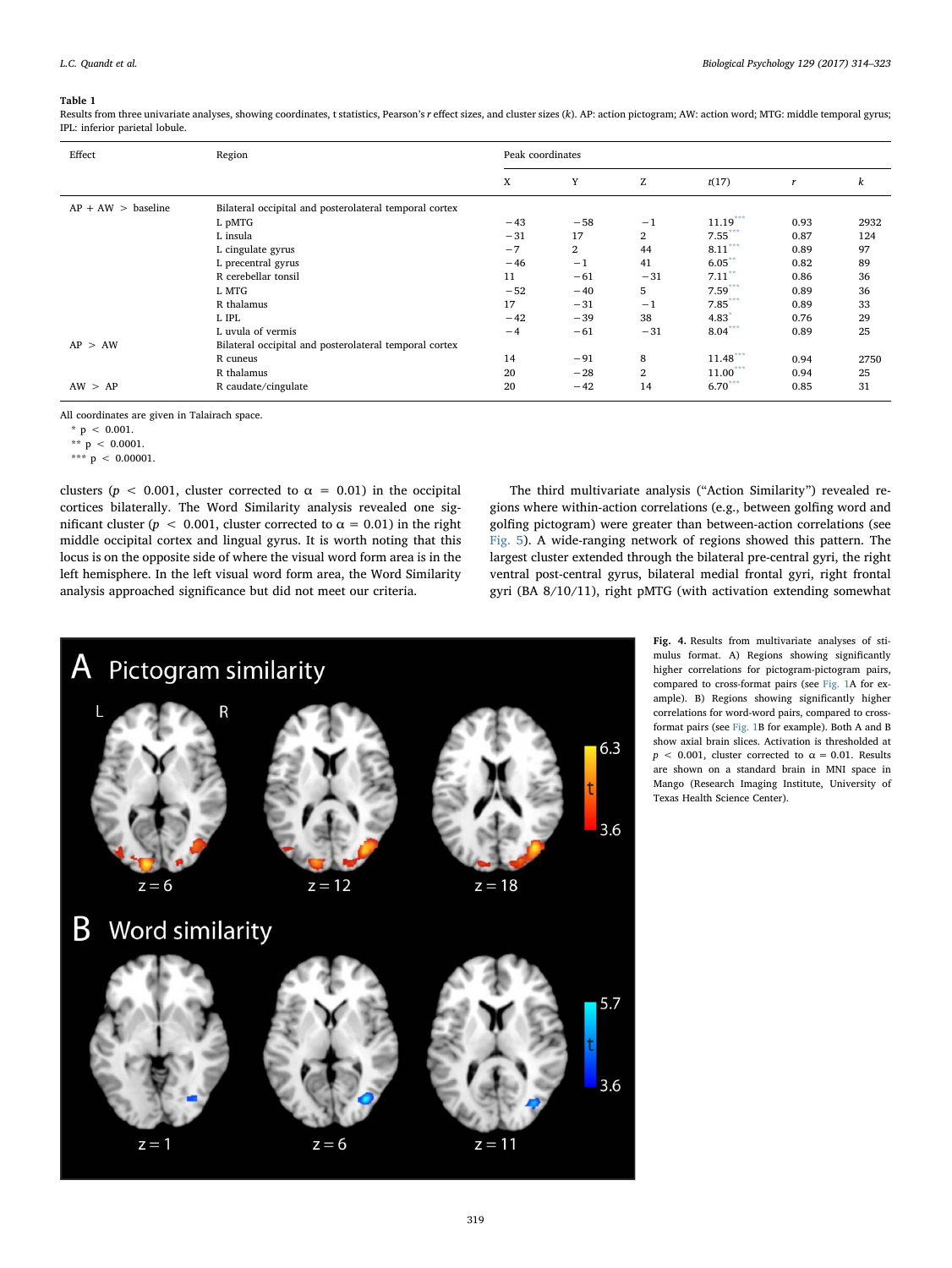#### <span id="page-6-0"></span>Table 2

Results from three multivariate analyses, showing coordinates, t statistics, Pearson's r effect sizes, cluster sizes (k), and p values. Coordinates are listed in MNI space.

| Comparison               | Region                                            |       | Peak coordinates |      |       |                  |      |              |                |  |
|--------------------------|---------------------------------------------------|-------|------------------|------|-------|------------------|------|--------------|----------------|--|
|                          |                                                   | X     | $\mathbf{v}$     | Z    | t(17) | $\boldsymbol{r}$ | k    | $p_{uncorr}$ | $p_{FWE-corr}$ |  |
| Pictogram Similarity     | L occipital pole                                  | $-13$ | $-91$            | 4    | 6.33  | 0.83             | 116  | ${}< 0.001$  | 0.218          |  |
|                          | R middle occipital gyrus (BA 18/19/37)            | 39    | $-71$            | 19   | 6.24  | 0.83             | 285  | ${}< 0.001$  | 0.260          |  |
|                          | L middle occipital gyrus (BA 19)                  | $-37$ | $-74$            | 10   | 4.03  | 0.70             | 33   | ${}< 0.001$  | 1.00           |  |
| Word Similarity          | R middle occipital (BA 19)/lingual gyrus          | 36    | $-71$            | 7    | 5.69  | 0.81             | 64   | ${}< 0.001$  | 0.524          |  |
| <b>Action Similarity</b> | Bilateral frontal and temporal cortex, cerebellum | $-16$ | 22               | $-8$ | 9.88  | 0.92             | 6299 | ${}< 0.001$  | 0.001          |  |
|                          | L dorsal precentral gyrus                         | $-54$ | $-9$             | 49   | 7.39  | 0.87             | 68   | ${}< 0.001$  | 0.031          |  |
|                          | L ventral postcentral gyrus                       | $-54$ | $-19$            | 22   | 4.87  | 0.76             | 31   | ${}< 0.001$  | 0.944          |  |
|                          | L supramarginal gyrus                             | $-64$ | $-36$            | 25   | 4.74  | 0.75             | 24   | ${}< 0.001$  | 0.970          |  |

into the pMTG in the left hemisphere), bilateral middle occipital regions, bilateral superior, inferior, and anterior temporal lobes, certain subcortical structures (e.g., bilateral amygdala, bilateral hippocampus), and part of the cerebellum. Three more clusters were located in the left dorsal post-central gyrus, left ventral post-central gyrus, and the left SMG. The opposite comparison (regions where between-action correlations are stronger than within-action correlations) yielded no significant clusters, which is in line with predictions. Cluster labeling was completed using xjView toolbox in SPM [\(http://www.alivelearn.net/](http://www.alivelearn.net/xjview) [xjview\)](http://www.alivelearn.net/xjview) in consultation with a neurologist (author A.C.).

#### 4. Discussion

#### 4.1. Format-independent action processing

How do we process the idea of an action? That is, does the brain abstract actions beyond any specific instance and format of presentation? To address these questions, we used a representational similarity analysis of fMRI data to identify regions that show similar neural activity during observation of different exemplars of the same action, across word and schematic pictogram formats. Such common neural activity cannot be explained by visual features since features within formats (word-to-word) are more similar than across formats (word-topictogram). A level of abstraction that transcends both pictures and words would presumably drive such neural activity. We found regions displaying this property in bilateral posterolateral temporal, anterior

temporal, and primary sensorimotor cortices. We also found this pattern of activity in the right posterior superior temporal/supramarginal gyrus.

As mentioned in the introduction, two broad hypotheses attempt to explain how actions are processed. First, actions might be processed by simulating the production of those actions in our own motor systems, or activating our memories of having seen them [\(Watson et al., 2014](#page-9-10)). Second, an action might be understood by retrieving cognitive (e.g., semantic) information associated with the action [\(Wurm & Lingnau,](#page-9-1) [2015\)](#page-9-1). For instance, processing a stimulus referring to boxing might call upon semantically-related concepts, such as fighting or punching. These two kinds of action knowledge have their own neural signatures ([Quandt & Chatterjee, 2015\)](#page-9-2). We consider each possibility as it relates to our findings and propose that both kinds of processing occur when processing the concept of an action that is independent of the form of its presentation.

#### 4.2. Action simulation

The first of the two action processing frameworks we aimed to investigate was action simulation, in which vicarious activation of the motor system facilitates the processing or understanding of an action concept. The Action Similarity analysis was designed to test whether vicarious sensorimotor activity or visual motion responses were sensitive to the concept of the action, across different formats of presentation.

<span id="page-6-1"></span>

Fig. 5. Results of the multivariate Action Similarity analysis. Regions showing significantly higher correlations for the six within-action pairs (e.g., golfing pictogram and golfing word) compared to between-action pairs (e.g., golfing pictogram and fencing word; see [Fig. 1C](#page-2-0)). Left and right surfaces are shown on a standard brain in MNI space in Mango. Activations up to a depth of 5 mm from the cortical surface are shown with a threshold of  $p < 0.001$ , cluster corrected to  $\alpha = 0.01$ .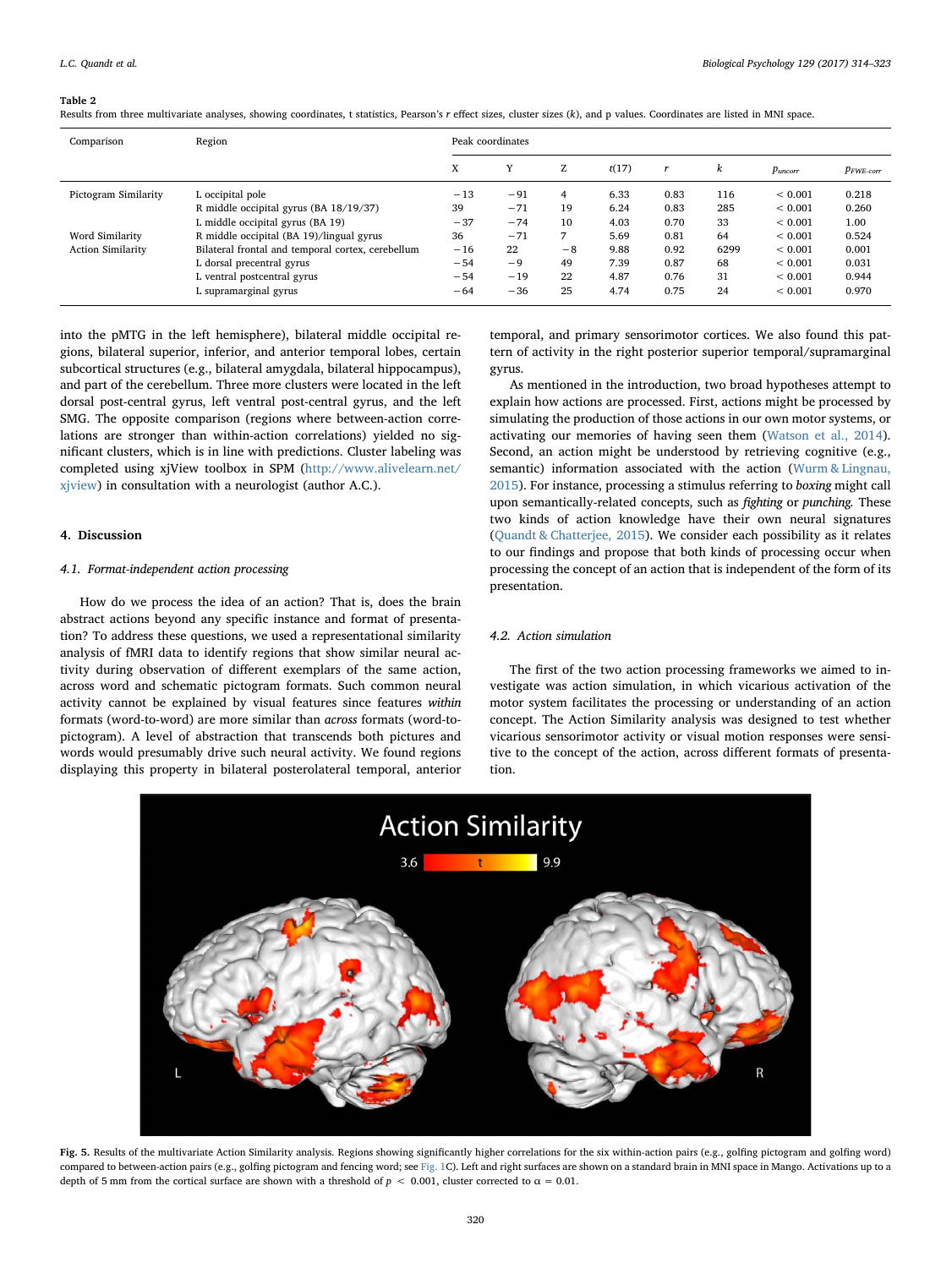The findings presented here are consistent with the idea that abstract representations of actions, independent of format, engage these embodying systems. We found neural activity within pre- and postcentral gyri, and premotor cortex/middle frontal cortex. The primary motor and somatosensory cortices, in particular, may be processing these action-related stimuli by vicariously simulating the motor plans or sensory consequences associated with producing the action ([Gazzola & Keysers, 2009; Kirsch & Cross, 2015; Michael et al., 2014](#page-8-22)). In our experiment, when a participant saw the boxing pictogram, his motor plan for how he would box was activated, and this motor plan is similar to the activity evoked by seeing the word "boxing". This finding corresponds with prior work demonstrating that primary sensorimotor cortices respond similarly to different exemplars of the same action ([Watson et al., 2014](#page-9-10)), and with recent work linking premotor cortex activity to retrieval of specific action concepts [\(Lin et al., 2015\)](#page-9-20).

The middle temporal gyrus is included in the results of the Action Similarity analysis, suggesting that this region is processing actions based upon their action content, regardless of format of presentation. These patterns are consistent with hypothesis that action ideas evoke neural activity in and around structures sensitive to visual motion. Pictures of actions, semantic judgments of action pictures, action verbs, and sentences describing action events activate human MT+ and adjacent areas [\(Kable et al., 2005; Kourtzi & Kanwisher, 2000](#page-8-13); [McCullough, Saygin, Korpics, & Emmorey, 2012](#page-9-21); [Papeo & Lingnau,](#page-9-11) [2015\)](#page-9-11). We previously argued that human  $MT +$  serves as a perceptual point of entry for action semantics with levels of abstraction being instantiated more anteriorly from visual motion areas [\(Kable et al., 2005](#page-8-13)). The results of the current study indicate that neural activity within and close to visual motion areas is not unstructured sensitivity to motion memories, but represents patterns of motion for specific actions distinguishable from other actions.

We also found that regions within the cerebellum showed formatindependent processing of action stimuli, including the declive, tuber, nodule, and cerebellar tonsil. The cerebellum is not typically considered to be involved in higher-level cognitive or conceptual tasks (although see [Schmahmann, 1991, 2010\)](#page-9-22). In the current study we see that it has similar neural activity during visually dissimilar, but conceptually similar, action-related stimuli. While not an area we predicted and not considered part of the action simulation system, it is possible that the cerebellum evokes motor plans associated with the action, in a manner similar to simulation, as has been found previously in several studies ([Calmels, Pichon, & Grezes, 2014](#page-8-23); [Calvo-Merino, Grèzes, Glaser,](#page-8-24) [Passingham, & Haggard, 2006](#page-8-24); [Molenberghs, Cunnington, & Mattingley,](#page-9-23) [2012\)](#page-9-23).

We note one possible limitation of the findings in these sensorimotor regions, particularly those in the primary motor cortex. During the processing of all stimuli, regardless of whether a probe question followed or not, participants may have been engaging in motor preparation in anticipation of giving a response. For instance, when seeing a boxing pictogram, the participant may have primed her response for "never" (e.g., the right middle finger), and when she saw the word boxing she may have primed the same response again, in preparation for answering "never" if a probe were presented. This preparatory response using the same finger in response to two different instances of an action may have resulted in primary motor cortex activity [\(Cunnington,](#page-8-25) [Windischberger, Deecke, & Moser, 2002;](#page-8-25) [Lotze et al., 1999](#page-9-24)). The counterbalancing of response mappings and hands likely reduces the effect of such anticipatory motor preparation, but it is a possibility that should be acknowledged.

#### 4.3. Action association

The second action processing framework we aimed to investigate was a conceptual semantics framework, in which cognitive, semantic representations of action are processed without the use of vicarious simulation. We predicted that the Action Similarity analysis would

reveal activation in the inferior posterior parietal cortex ([Binder et al.,](#page-8-5) [2009\)](#page-8-5), the MTG [\(Bedny et al., 2008; Wu et al., 2008\)](#page-8-6), the IFG ([Thompson-Schill et al., 1998\)](#page-9-6) and anterior temporal lobes ([Abel et al.,](#page-8-7) [2015\)](#page-8-7).

Our multivariate Action Similarity analysis shows high correlations in several of these regions for format-independent action concepts. The left SMG, and to a lesser extent the right SMG, responded similarly to pictograms and words referring to the same action. This finding is in accord with prior work suggesting that the left SMG is uniquely involved in processing action semantics ([Binder et al., 2009\)](#page-8-5). We found support for the IFG responding to format-independent action concepts as well. The IFG, particularly the pars orbitalis (BA 47), is often considered to be part of a domain-general semantic system [\(Binder et al.,](#page-8-5) [2009\)](#page-8-5). In our study, this region is likely responding similarly to different exemplars of the same action due to naming, or other verballyencoded semantic information. Damage to the IFG has previously been linked to deficits in action understanding, suggesting that this region may play an imperative role in action processing ([Urgesi et al., 2014](#page-9-7)). Similarly, IFG shows similar neural activity during observation of action and reading of action words [\(Rueschemeyer, Ekman, van](#page-9-25) [Ackeren, & Kilner, 2014\)](#page-9-25). The IFG is also known to be involved in domain-general processes such as selection and inhibition of incorrect information [\(Moss et al., 2005;](#page-9-26) [Swick, Ashley, & Turken, 2008\)](#page-9-27). Thus, it is unknown whether the involvement of the IFG in format-independent action processing, as shown in our study, is due to domain-general or domain-specific functions.

We also found format-independent activations in the anterior ventrolateral temporal regions. This region is often considered part of a semantic hub, but those claims have been based largely on object semantics [\(Jackson, Lambon Ralph, & Pobric, 2015;](#page-8-26) [Visser,](#page-9-28) Jeff[eries, & Lambon Ralph, 2010](#page-9-28)). Our data suggest that the anterior temporal pole may serve as a semantic hub for actions as well.

#### 4.4. Format-specific action processing

Both action words and schematic pictograms are relatively abstract stimuli. They are symbolic and represent types of actions rather than specific instances of action. While not the major thrust of this study, we looked for neural activations that were more similar within formats, compared to between formats. These analyses revealed which regions were selective for pictograms and for words.

The Pictogram Similarity analysis, as predicted, resulted in activation clusters in visual cortex—specifically, the bilateral extrastriate cortex (Brodmann Area 18/19/37), and the left occipital pole (Brodmann Area 17). This analysis was intended to serve as a dataquality check, ensuring that the predicted (visual) regions showed the pattern of having high correlations between pairs of pictograms, compared to the correlations between word-pictogram pairs. We confirmed this prediction. This observation is in accord with the established role of early visual cortex in visual recognition ([Grill-Spector & Malach, 2004\)](#page-8-27) and the role of extrastriate cortex (BA 18/19/37) in object perception ([Pennick & Kana, 2012; Schintu et al., 2014\)](#page-9-29).

The Word Similarity analysis resulted in an activation cluster in the right middle occipital gyrus (BA 19) and the lingual gyrus. We predicted that this analysis would result in highest correlations in the left inferior temporal cortex (e.g., the visual word-form area), however this is not what we found. While there was one small cluster in the left occipito-temporal region  $(k = 17)$  that showed high correlations for word pairs compared to word-pictogram pairs, this cluster was too small to be considered statistically significant by our criteria. One explanation for having found this pattern in the right hemisphere is that the right middle occipital gyrus and the lingual gyrus may contribute to processing a string of graphemes as a visual object rather than a string of graphemes that relate to lexical semantics. This possibility is supported by evidence that right middle occipital gyrus is implicated in object processing ([Schintu et al., 2014\)](#page-9-30), and the right lingual gyrus is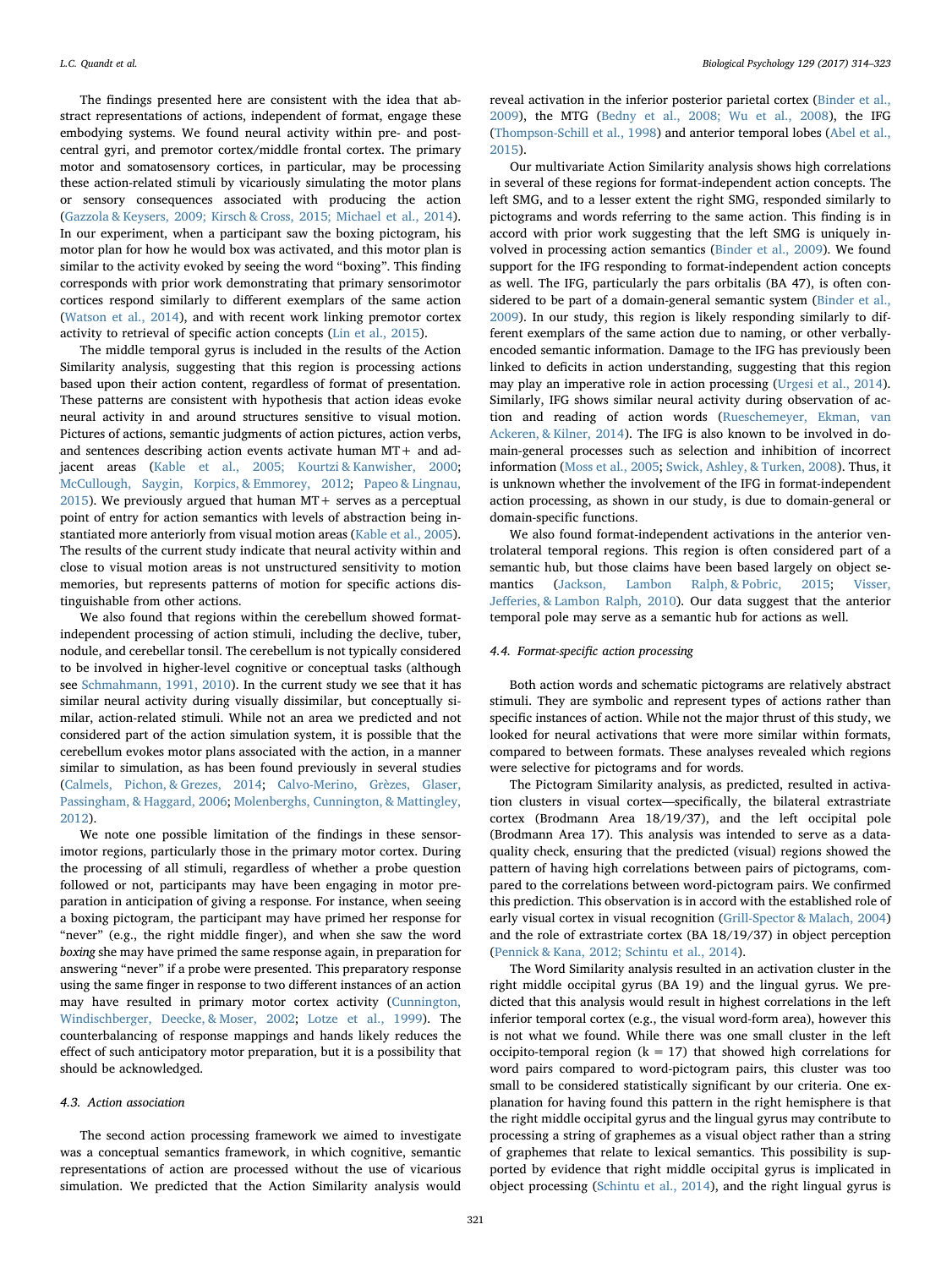involved in recognition of letter forms and words ([Muayqil et al., 2015;](#page-9-17) [Perani et al., 1999\)](#page-9-17). Thus the similarity in neural activity in this region may be driven by the presence of graphemes on the screen, rather than any deeper level of processing.

In our univariate analyses, the pMTG showed a high degree of activity in response to action pictograms, compared to action words. This may be because the pMTG is especially sensitive to schematic representations of action [\(Watson et al., 2014](#page-9-10)). One recent study ([Devereux et al., 2013\)](#page-8-14) showed that the functional role of left pMTG differs between words and objects—here we confirm that there is a difference in pMTG activity between words and images.

#### 4.5. Experience and action processing

The action stimuli included in our study were relatively uncommon. Participants had little-to-no personal experience carrying out most of the actions (see [Fig. 2\)](#page-4-0). There is accumulating evidence that motor experience with actions changes the way in which action stimuli are processed, particularly in the fronto-parietal action processing systems ([Calvo-Merino et al., 2005; Cross et al., 2012; Kirsch & Cross, 2015;](#page-8-9) [Quandt & Marshall, 2014\)](#page-8-9). Given that the current study included a narrow range of actions, which were relatively uncommon, we have a limited ability to comment on the role of prior motor experience in the current study. Interestingly, despite the participants' paucity of experience with these actions, we saw format-independent processing in primary sensory and motor cortices. This suggests that even with little personal experience with an action, participants interrogate their motor systems for how he or she might carry out an action. This simulation may be based on prior experiences with similar actions, or experience viewing others performing the action ([Kirsch & Cross, 2015](#page-8-10); [Quandt,](#page-9-31) [Marshall, Bouquet, Young, & Shipley, 2011](#page-9-31)). An important next step in exploring this question would involve assessing conceptual-level neural activity for actions that systematically varied with regard to participants' own experiences. We predict that conceptual processing for more familiar actions might rely more on premotor and inferior parietal regions, in addition to the regions found in the current study.

#### 5. Conclusion

Little is known about how format-independent action concepts are processed in the human brain. We sought to examine whether neural systems implicated in simulation accounts and associative accounts would be engaged in a format-independent manner in response to action words and schematic action pictograms. Using functional neuroimaging, we found that a bilateral network including inferior frontal regions, primary sensorimotor cortices, and anterior and posterior temporal cortex showed similar activity in response to different exemplars of the same action. This new finding complements the existing literature of conceptual object knowledge networks in the brain ([Devereux et al., 2013; Lin et al., 2015](#page-8-14)), as well as other recent work discussing the contributions of sensorimotor and non-sensorimotor aspects of representations ([Leshinskaya & Caramazza, 2016](#page-9-32)).

We thus conclude that both fronto-parietal action implementation networks and posterolateral temporal action association regions contribute to format-independent action processing. Future research should continue to investigate the nature of conceptual action processing, including its similarities to and differences from conceptual object processing, and the role that self-experience plays in action knowledge.

#### Acknowledgements

The authors would like to thank Diana Rosa-Leyra for help coding the experiment and collecting data. This work was supported by NIH RO1DC008779 and NSF Science of Learning Centers award 1041707 (subcontract 330161-18110-7341).

#### References

- <span id="page-8-7"></span>Abel, T., Rhone, A., Nourski, K., Kawasaki, H., Oya, H., Griffiths, T., & Tranel (2015). Direct physiologic evidence of a heteromodal convergence region for proper naming in human left anterior temporal lobe. Journal of Neuroscience, 35(4), 1513–1520. [http://dx.doi.org/10.1523/jneurosci.3387-14.2015.](http://dx.doi.org/10.1523/jneurosci.3387-14.2015)
- <span id="page-8-18"></span>Aicher, O. (1976). Olympic pictograms. [www.aicher-pictograms.com](http://www.aicher-pictograms.com). Used with permission.
- <span id="page-8-16"></span>Amorapanth, P., Kranjec, A., Bromberger, B., Lehet, M., Widick, P., Woods, A., ... Chatterjee, A. (2012). Language, perception, and the schematic representation of spatial relations. Brain and Language, 120(3), 226–236. [http://dx.doi.org/10.1016/j.](http://dx.doi.org/10.1016/j.bandl.2011.09.007) [bandl.2011.09.007](http://dx.doi.org/10.1016/j.bandl.2011.09.007).
- <span id="page-8-2"></span>[Avenanti, A., Candidi, M., & Urgesi, C. \(2013\). Vicarious motor activation during action](http://refhub.elsevier.com/S0301-0511(17)30256-9/sbref0020) [perception: beyond correlational evidence.](http://refhub.elsevier.com/S0301-0511(17)30256-9/sbref0020) Frontiers in Human Neuroscience, 7. [Avenanti, A., Bolognini, N., Maravita, A., & Aglioti, S. M. \(2007\). Somatic and motor](http://refhub.elsevier.com/S0301-0511(17)30256-9/sbref0025)
- <span id="page-8-19"></span><span id="page-8-3"></span>[components of action simulation.](http://refhub.elsevier.com/S0301-0511(17)30256-9/sbref0025) Current Biology, 17(24), 2129–2135. Balota, D. A., Yap, M. J., Hutchison, K. A., Cortese, M. J., Kessler, B., Loftis, B.,
- [Treiman, R. \(2007\). The english lexicon project.](http://refhub.elsevier.com/S0301-0511(17)30256-9/sbref0030) Behavior Research Methods, 39(3), 445–[459](http://refhub.elsevier.com/S0301-0511(17)30256-9/sbref0030).
- <span id="page-8-0"></span>Barsalou, L. (2008). Grounded cognition. Annual Review of Psychology, 59(1), 617–645. <http://dx.doi.org/10.1146/annurev.psych.59.103006.093639>.
- <span id="page-8-6"></span>Bedny, M., Caramazza, A., Grossman, E., Pascual-Leone, A., & Saxe, R. (2008). Concepts are more than percepts: The case of action verbs. Journal of Neuroscience, 28(44), 11347–11353. <http://dx.doi.org/10.1523/JNEUROSCI.3039-08.2008>.
- <span id="page-8-5"></span>Binder, J. R., Desai, R. H., Graves, W. W., & Conant, L. L. (2009). Where is the semantic system? A critical review and meta-analysis of 120 functional neuroimaging studies. Cerebral Cortex, 19(12), 2767–2796. [http://dx.doi.org/10.1093/cercor/bhp055.](http://dx.doi.org/10.1093/cercor/bhp055)
- <span id="page-8-23"></span>Calmels, C., Pichon, S., & Grezes, J. (2014). Can we simulate an action that we temporarily cannot perform? Neurophysiologie Clinique/Clinical Neurophysiology, 44(5), 443–445. [http://dx.doi.org/10.1016/j.neucli.2014.08.004.](http://dx.doi.org/10.1016/j.neucli.2014.08.004)
- <span id="page-8-9"></span>[Calvo-Merino, B., Glaser, D., Grezes, J., Passingham, R., & Haggard, P. \(2005\). Action](http://refhub.elsevier.com/S0301-0511(17)30256-9/sbref0055) [observation and acquired motor skills: An fMRI study with expert dancers.](http://refhub.elsevier.com/S0301-0511(17)30256-9/sbref0055) Cerebral [Cortex, 15](http://refhub.elsevier.com/S0301-0511(17)30256-9/sbref0055), 1243–1249.
- <span id="page-8-24"></span>Calvo-Merino, B., Grèzes, J., Glaser, D. E., Passingham, R. E., & Haggard, P. (2006). Seeing or doing? Influence of visual and motor familiarity in action observation. Current Biology, 16(19), 1905–1910. [http://dx.doi.org/10.1016/j.cub.2006.07.065.](http://dx.doi.org/10.1016/j.cub.2006.07.065)
- <span id="page-8-8"></span>Caspers, S., Zilles, K., Laird, A. R., & Eickhoff, S. B. (2010). ALE meta-analysis of action observation and imitation in the human brain. Neuroimage, 50(3), 1148–1167. [http://](http://dx.doi.org/10.1016/j.neuroimage.2009.12.112) [dx.doi.org/10.1016/j.neuroimage.2009.12.112.](http://dx.doi.org/10.1016/j.neuroimage.2009.12.112)
- <span id="page-8-17"></span>Chatterjee, [A. \(2001\). Language and space: Some interactions.](http://refhub.elsevier.com/S0301-0511(17)30256-9/sbref0070) Trends in Cognitive Sciences, 5[\(2\), 55](http://refhub.elsevier.com/S0301-0511(17)30256-9/sbref0070)–61.
- <span id="page-8-21"></span>[Cox, R. \(1996\). AFNI: Software for analysis and visualization of functional magnetic re](http://refhub.elsevier.com/S0301-0511(17)30256-9/sbref0075)sonance neuroimages. [Computers and Biomedical Research, 29](http://refhub.elsevier.com/S0301-0511(17)30256-9/sbref0075)(3), 162–173.
- Cross, E., Cohen, N., Hamilton, A., Ramsey, R., Wolford, G., & Grafton, S. (2012). Physical experience leads to enhanced object perception in parietal cortex: Insights from knot tying. Neuropsychologia, 50(14), 3207–3217. [http://dx.doi.org/10.1016/j.](http://dx.doi.org/10.1016/j.neuropsychologia.2012.09.028) [neuropsychologia.2012.09.028.](http://dx.doi.org/10.1016/j.neuropsychologia.2012.09.028)
- <span id="page-8-25"></span>[Cunnington, R., Windischberger, C., Deecke, L., & Moser, E. \(2002\). The preparation and](http://refhub.elsevier.com/S0301-0511(17)30256-9/sbref0085) [execution of self-initiated and externally-triggered movement: A study of event-re](http://refhub.elsevier.com/S0301-0511(17)30256-9/sbref0085)lated fMRI. [Neuroimage, 15](http://refhub.elsevier.com/S0301-0511(17)30256-9/sbref0085)(2), 373–385.
- <span id="page-8-20"></span>[Dale, A. M. \(1999\). Optimal experimental design for event-related fMRI.](http://refhub.elsevier.com/S0301-0511(17)30256-9/sbref0090) Human Brain [Mapping, 8](http://refhub.elsevier.com/S0301-0511(17)30256-9/sbref0090)(2–3), 109–114.
- <span id="page-8-14"></span>Devereux, B. J., Clarke, A., Marouchos, A., & Tyler, L. K. (2013). Representational similarity analysis reveals commonalities and differences in the semantic processing of words and objects. The Journal of Neuroscience, 33(48), 18906–18916. [http://dx.doi.](http://dx.doi.org/10.1523/JNEUROSCI.3809-13.2013) [org/10.1523/JNEUROSCI.3809-13.2013](http://dx.doi.org/10.1523/JNEUROSCI.3809-13.2013).
- <span id="page-8-15"></span>Fairhall, S. L., & Caramazza, A. (2013). Brain regions that represent amodal conceptual knowledge. Journal of Neuroscience, 33(25), 10552–10558. [http://dx.doi.org/10.](http://dx.doi.org/10.1523/JNEUROSCI.0051-13.2013) [1523/JNEUROSCI.0051-13.2013.](http://dx.doi.org/10.1523/JNEUROSCI.0051-13.2013)
- Gallese, V., & Sinigaglia, C. (2011). What is so special about embodied simulation? Trends in Cognitive Sciences, 15(11), 512–519. [http://dx.doi.org/10.1016/j.tics.2011.09.003.](http://dx.doi.org/10.1016/j.tics.2011.09.003)
- <span id="page-8-1"></span>Gallese, V. (2013). Mirror neurons, embodied simulation and a second-person approach to mindreading. Cortex, 49(10), 2954–2956. [http://dx.doi.org/10.1016/j.cortex.](http://dx.doi.org/10.1016/j.cortex.2013.09.008) [2013.09.008](http://dx.doi.org/10.1016/j.cortex.2013.09.008).
- <span id="page-8-22"></span>[Gazzola, V., & Keysers, C. \(2009\). The observation and execution of actions share motor](http://refhub.elsevier.com/S0301-0511(17)30256-9/sbref0115) [and somatosensory voxels in all tested subjects: Single-subject analyses of un](http://refhub.elsevier.com/S0301-0511(17)30256-9/sbref0115)[smoothed fMRI data.](http://refhub.elsevier.com/S0301-0511(17)30256-9/sbref0115) Cerebral Cortex, 19(6), 1239.
- <span id="page-8-4"></span>[Grezes, J., & Decety, J. \(2001\). Functional anatomy of execution, mental simulation,](http://refhub.elsevier.com/S0301-0511(17)30256-9/sbref0120) [observation, and verb generation of actions: A meta](http://refhub.elsevier.com/S0301-0511(17)30256-9/sbref0120)‐analysis. Human Brain Mapping, 12[\(1\), 1](http://refhub.elsevier.com/S0301-0511(17)30256-9/sbref0120)–19.
- <span id="page-8-27"></span>[Grill-Spector, K., & Malach, R. \(2004\). The human visual cortex.](http://refhub.elsevier.com/S0301-0511(17)30256-9/sbref0125) Annual Review of [Neuroscience, 27](http://refhub.elsevier.com/S0301-0511(17)30256-9/sbref0125), 649–677.
- <span id="page-8-26"></span>Jackson, R. L., Lambon Ralph, M. A., & Pobric, G. (2015). The timing of anterior temporal lobe involvement in semantic processing. Journal of Cognitive Neuroscience, 27(7), 1388–1396. [http://dx.doi.org/10.1162/jocn\\_a\\_00788.](http://dx.doi.org/10.1162/jocn_a_00788)
- <span id="page-8-12"></span>[Kable, J., Lease-Spellmeyer, J., & Chatterjee, A. \(2002\). Neural substrates of action event](http://refhub.elsevier.com/S0301-0511(17)30256-9/sbref0135) knowledge. [Journal of Cognitive Neuroscience, 14](http://refhub.elsevier.com/S0301-0511(17)30256-9/sbref0135), 795–805.
- <span id="page-8-13"></span>[Kable, J., Kan, I., Wilson, A., Thompson-Schill, S. L., & Chatterjee, A. \(2005\). Conceptual](http://refhub.elsevier.com/S0301-0511(17)30256-9/sbref0140) [representations of action in the lateral temporal cortex.](http://refhub.elsevier.com/S0301-0511(17)30256-9/sbref0140) Journal of Cognitive [Neuroscience, 17](http://refhub.elsevier.com/S0301-0511(17)30256-9/sbref0140)(12), 1855–1870.
- <span id="page-8-10"></span>Kirsch, L., & Cross, E. (2015). Additive routes to action learning: Layering experience shapes engagement of the action observation network. Cerebral Cortex, 25(12), 4799–4811. <http://dx.doi.org/10.1093/cercor/bhv167>.
- <span id="page-8-11"></span>Kourtzi, Z., & Kanwisher, N. (2000). Activation in human MT/MST by static images with implied motion. Journal of Cognitive Neuroscience, 12(1), 48–55. [http://dx.doi.org/10.](http://dx.doi.org/10.1162/08989290051137594)